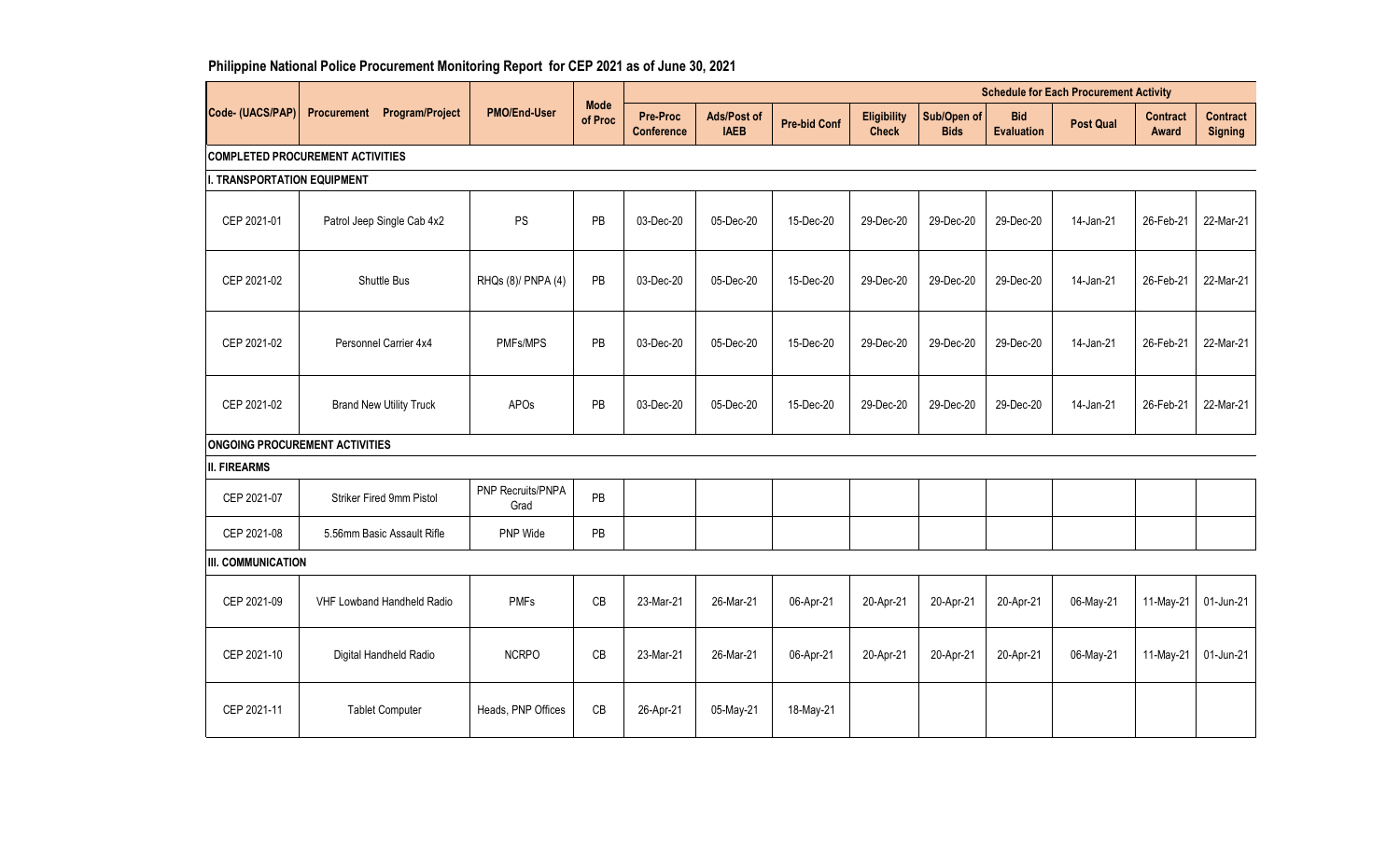## **IV. ISO EQUIPMENT**

| CEP 2021-12 | Undershirt Vest Level III-A       | PS          | $\cap$<br>UB | 08-Jun-21 | 10-Jun-21 | 18-Jun-21 | 30-Jun-21 | 30-Jun-21 | 30-Jun-21 |  |  |
|-------------|-----------------------------------|-------------|--------------|-----------|-----------|-----------|-----------|-----------|-----------|--|--|
| CEP 2021-13 | Autogated Night Vsion (Monocular) | <b>PMFs</b> | CВ           | 13-Apr-21 | 16-Apr-21 | 27-Apr-21 | 11-May-21 | 11-May-21 | 11-May-21 |  |  |

**V. OTHER MISSION ESSENTIAL EQUIPMENT**

| CEP 2021-14 | Polmerase Chain Reaction System | NHQ, PROs & PPOs | CB | 02-Jun-21 | 03-Jun-21 | 11-Jun-21 | 23-Jun-21 | 23-Jun-21 | 23-Jun-21 | 29-Jun-21 | 01-Jul-21 | 02-Jul-21 |
|-------------|---------------------------------|------------------|----|-----------|-----------|-----------|-----------|-----------|-----------|-----------|-----------|-----------|
| CEP 2021-15 | Walkthrough UV Sterilizer       | PNP Wide         | CB |           |           |           |           |           |           |           |           |           |
| CEP 2021-16 | <b>Hospital Bed</b>             | PNP HS           | CB | 22-Apr-21 | 24-Apr-21 | 03-May-21 | 17-May-21 | 17-May-21 | 17-May-21 | 21-May-21 | 26-May-21 | 27-May-21 |
| CEP 2021-17 | Collapsible Tent                | PNP Wide         | CB |           |           |           |           |           |           |           |           |           |

## **VI. FOL PRODUCTS**

| <b>FOL 2021</b> | One (1) Lot PNP FOL Products | NHQ PNP | CB | 18-Mar-21 | 22-Mar-21 | 30-Mar-21 | 14-Apr-21 | 14-Apr-21 | 14-Apr-21 | 18-Apr-21 | 30-Apr-21 | 07-May-21 |
|-----------------|------------------------------|---------|----|-----------|-----------|-----------|-----------|-----------|-----------|-----------|-----------|-----------|
|                 |                              |         |    |           |           |           |           |           |           |           |           |           |

ALEXAMDER A LORENZO<br>Police Colonel<br>Head NHQ-BAC gecretariat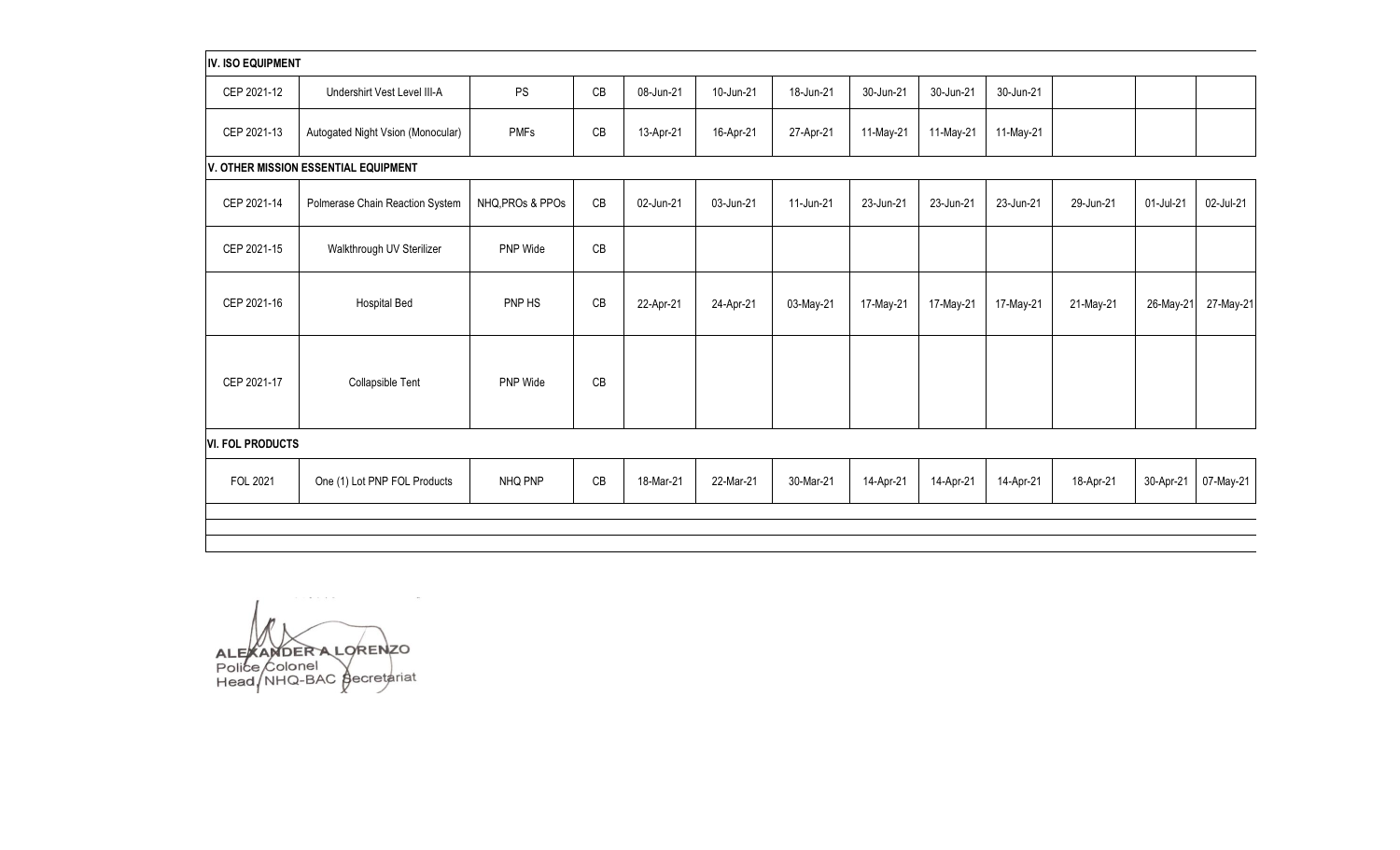|                             |                                                  |                           | <b>ABC (PhP)</b> |             | <b>Contract Cost (PhP)</b> |              |             |    |                                            |
|-----------------------------|--------------------------------------------------|---------------------------|------------------|-------------|----------------------------|--------------|-------------|----|--------------------------------------------|
| Notice to<br><b>Proceed</b> | Delivery/<br>Inspection/<br>Acceptance<br>Accept | Source of<br><b>Funds</b> | <b>Total</b>     | <b>MOOE</b> | CO                         | <b>Total</b> | <b>MOOE</b> | CO | <b>List of Invited</b><br><b>Observers</b> |

| 22-Mar-21 |  | GoP | 481,133,862.00 | 481,133,862.00 | 481,075,500.00 | 481,075,500.00 | NAPOLCOM, COA,<br>PPVR, Press Corp |
|-----------|--|-----|----------------|----------------|----------------|----------------|------------------------------------|
| 22-Mar-21 |  | GoP | 100,212,996.00 | 100,212,996.00 | 98,262,996.00  | 98,262,996.00  | NAPOLCOM, COA,<br>PPVR, Press Corp |
| 22-Mar-21 |  | GoP | 195,919,020.00 | 195,919,020.00 | 195,771,420,00 | 195,771,420,00 | NAPOLCOM, COA,<br>PPVR, Press Corp |
| 22-Mar-21 |  | GoP | 43,874,850.00  | 43,874,850.00  | 43,065,850.00  | 43,065,850.00  | NAPOLCOM, COA,<br>PPVR, Press Corp |

|  | GoP | 82,596,890.00  | 82,596,890.00  |  |  |
|--|-----|----------------|----------------|--|--|
|  | GoP | 447,714,750.00 | 447,714,750.00 |  |  |

| 01-Jun-21 |  | GoP | 167,790,000.00 | 167,790,000.00 |  | NAPOLCOM, COA,<br>PPVR, Press Corp |
|-----------|--|-----|----------------|----------------|--|------------------------------------|
| 01-Jun-21 |  | GoP | 71,257,560.00  | 71,257,560.00  |  | NAPOLCOM, COA,<br>PPVR, Press Corp |
|           |  | GoP | 62,324,439.84  | 62,324,439.84  |  | NAPOLCOM, COA,<br>PPVR, Press Corp |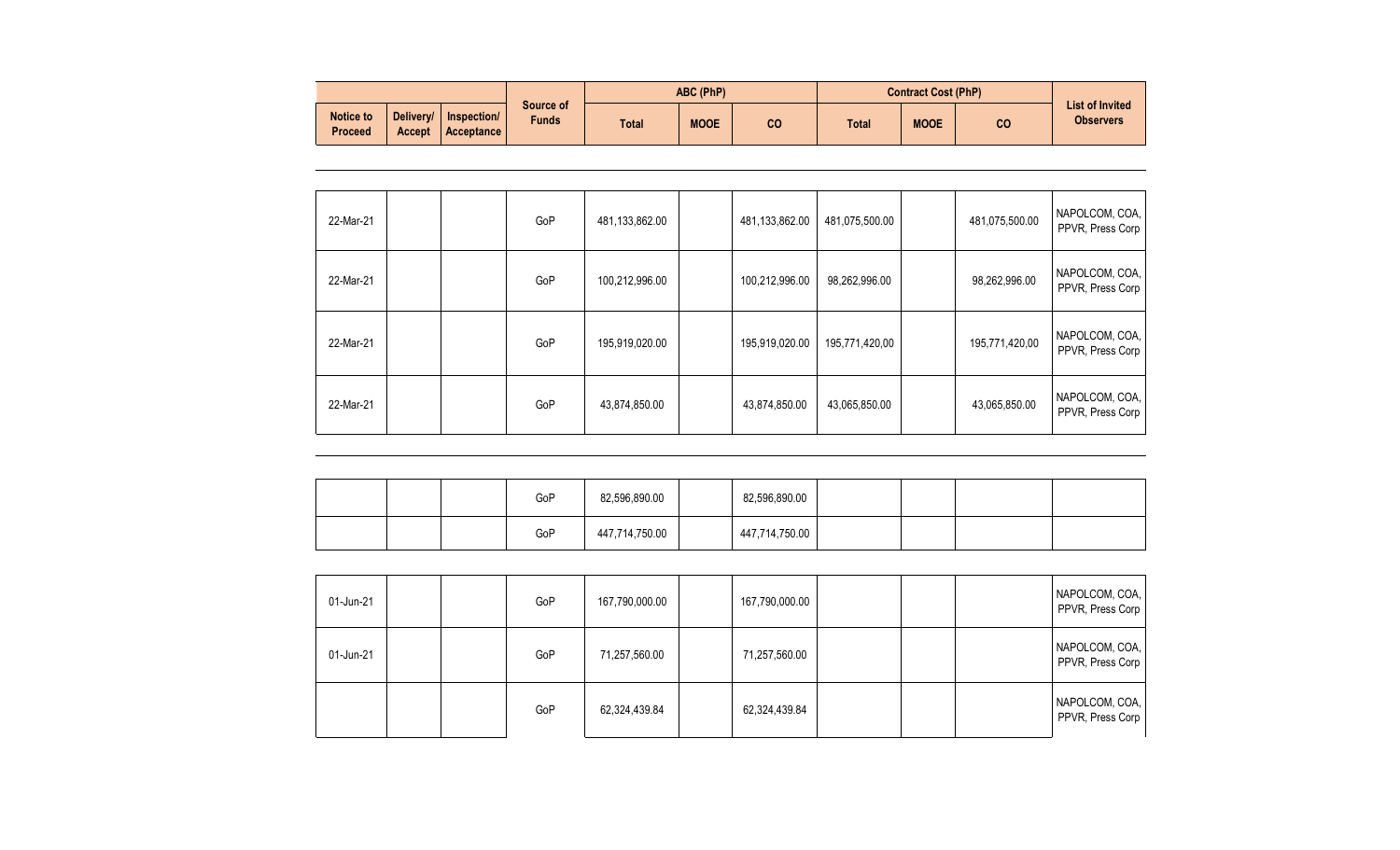|  | GoP | 88,783,884.00 | 88,783,884.00 |  | NAPOLCOM, COA,<br>PPVR, Press Corp |
|--|-----|---------------|---------------|--|------------------------------------|
|  | GoP | 38,298,400.00 | 38,298,400.00 |  | NAPOLCOM, COA,<br>PPVR, Press Corp |

|           |  |     |                |                |                |                | <b>Total Contract Price of Procurement Activities Conducted</b><br><b>Total Savings (Total Alloted Budget-Total Contract Price)</b> |
|-----------|--|-----|----------------|----------------|----------------|----------------|-------------------------------------------------------------------------------------------------------------------------------------|
|           |  |     |                |                |                |                | <b>Total Alloted Budget of Procurement Activities</b>                                                                               |
| 07-May-21 |  | GoP | 572,040,699.55 | 572,040,699.55 | 572,040,699.55 | 572,040,699.55 | NAPOLCOM, COA,<br>PPVR, Press Corp                                                                                                  |
|           |  |     |                |                |                |                |                                                                                                                                     |
|           |  | GoP | 11,664,000.00  | 11,664,000.00  |                |                |                                                                                                                                     |
| 28-May-21 |  | GoP | 3,042,836.00   | 3,042,836.00   |                |                | NAPOLCOM, COA,<br>PPVR, Press Corp                                                                                                  |
|           |  | GoP | 5,692,310.00   | 5,692,310.00   |                |                |                                                                                                                                     |
| 05-Jul-21 |  | GoP | 9,200,000.00   | 9,200,000.00   |                |                | NAPOLCOM, COA,<br>PPVR, Press Corp                                                                                                  |

ANGELITO A CASIMIRO<br>Police Major General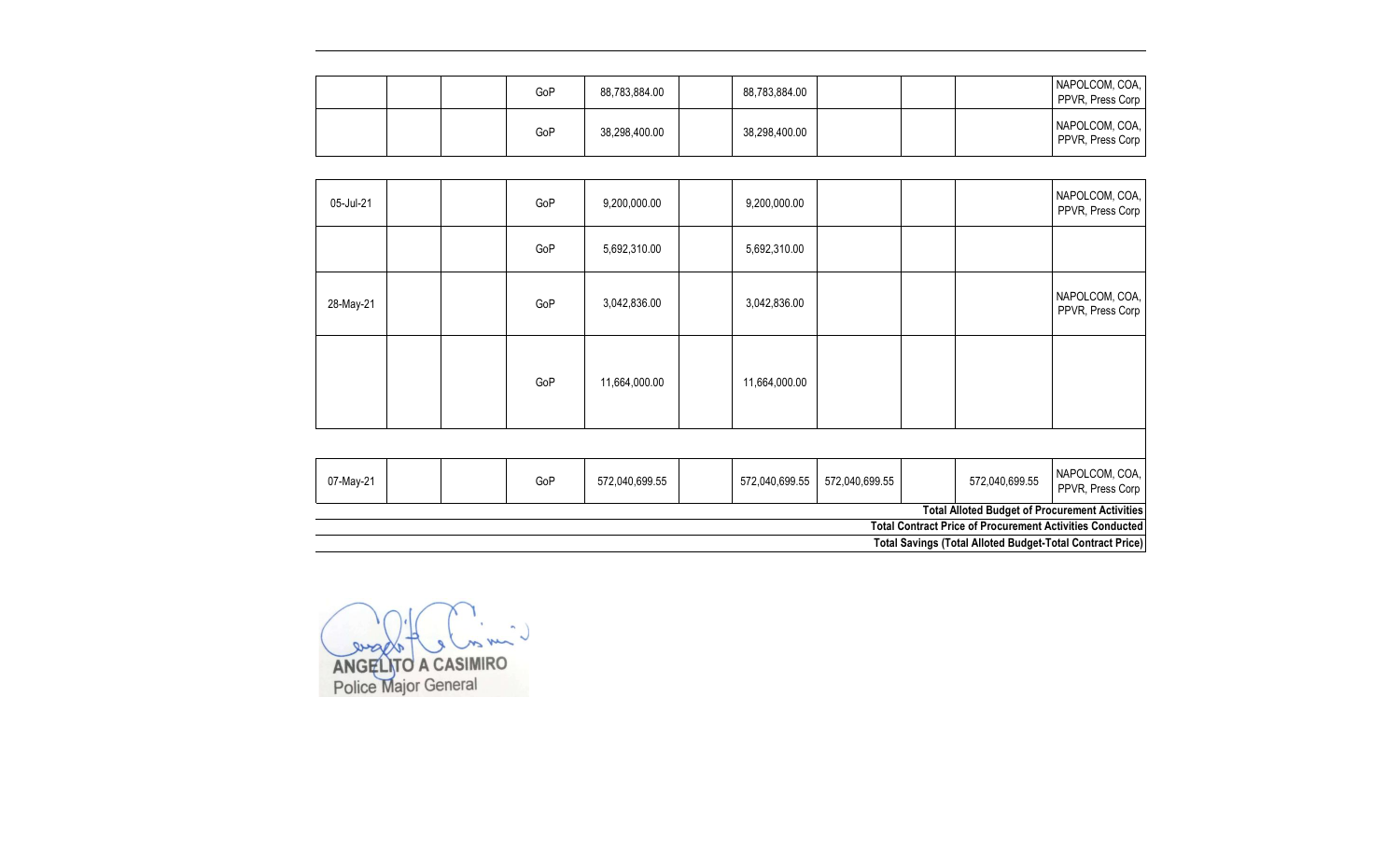|                     |                                    | Date of Receipt of Invitation |                                 |           |                                                                                            |
|---------------------|------------------------------------|-------------------------------|---------------------------------|-----------|--------------------------------------------------------------------------------------------|
| <b>Pre-bid Conf</b> | <b>Eligibility</b><br><b>Check</b> | Sub/Open<br>of Bids           | <b>Bid</b><br><b>Evaluation</b> | Post Qua  | <b>Remarks (Explaining changes from the</b><br>APP)                                        |
|                     |                                    |                               |                                 |           |                                                                                            |
|                     |                                    |                               |                                 |           |                                                                                            |
| 04-Dec-20           | 04-Dec-20                          | 04-Dec-20                     | 04-Dec-20                       | 06-Jan-21 | Delivery Date: June 20, 2021<br>New Delivery Date: September 15, 2021                      |
| 04-Dec-20           | 04-Dec-20                          | 04-Dec-20                     | 04-Dec-20                       | 06-Jan-21 | Due Date of Delivery: July 20, 2021                                                        |
| 04-Dec-20           | 04-Dec-20                          | 04-Dec-20                     | 04-Dec-20                       | 06-Jan-21 | Due Date of Delivery: July 20, 2021<br>Delivered Date: May 12, 2021<br>-Waiting FTE Report |
| 04-Dec-20           | 04-Dec-20                          | 04-Dec-20                     | 04-Dec-20                       | 06-Jan-21 | Due Date of Delivery: June 20, 2021<br>New Delivery Date: July 15, 2021                    |
|                     |                                    |                               |                                 |           |                                                                                            |
|                     |                                    |                               |                                 |           |                                                                                            |
|                     |                                    |                               |                                 |           | For Schedule of Pre Procurement                                                            |
|                     |                                    |                               |                                 |           | For Schedule of Pre Procurement                                                            |
|                     |                                    |                               |                                 |           |                                                                                            |
| 25-Mar-21           | 25-Mar-21                          | 25-Mar-21                     | 25-Mar-21                       |           | Delivery Date: Sept 29, 2021                                                               |
| 25-Mar-21           | 25-Mar-21                          | 25-Mar-21                     | 25-Mar-21                       |           | Delivery Date: Sept 29, 2021                                                               |
|                     |                                    |                               |                                 |           | Failed Bidding (June 10, 2021)                                                             |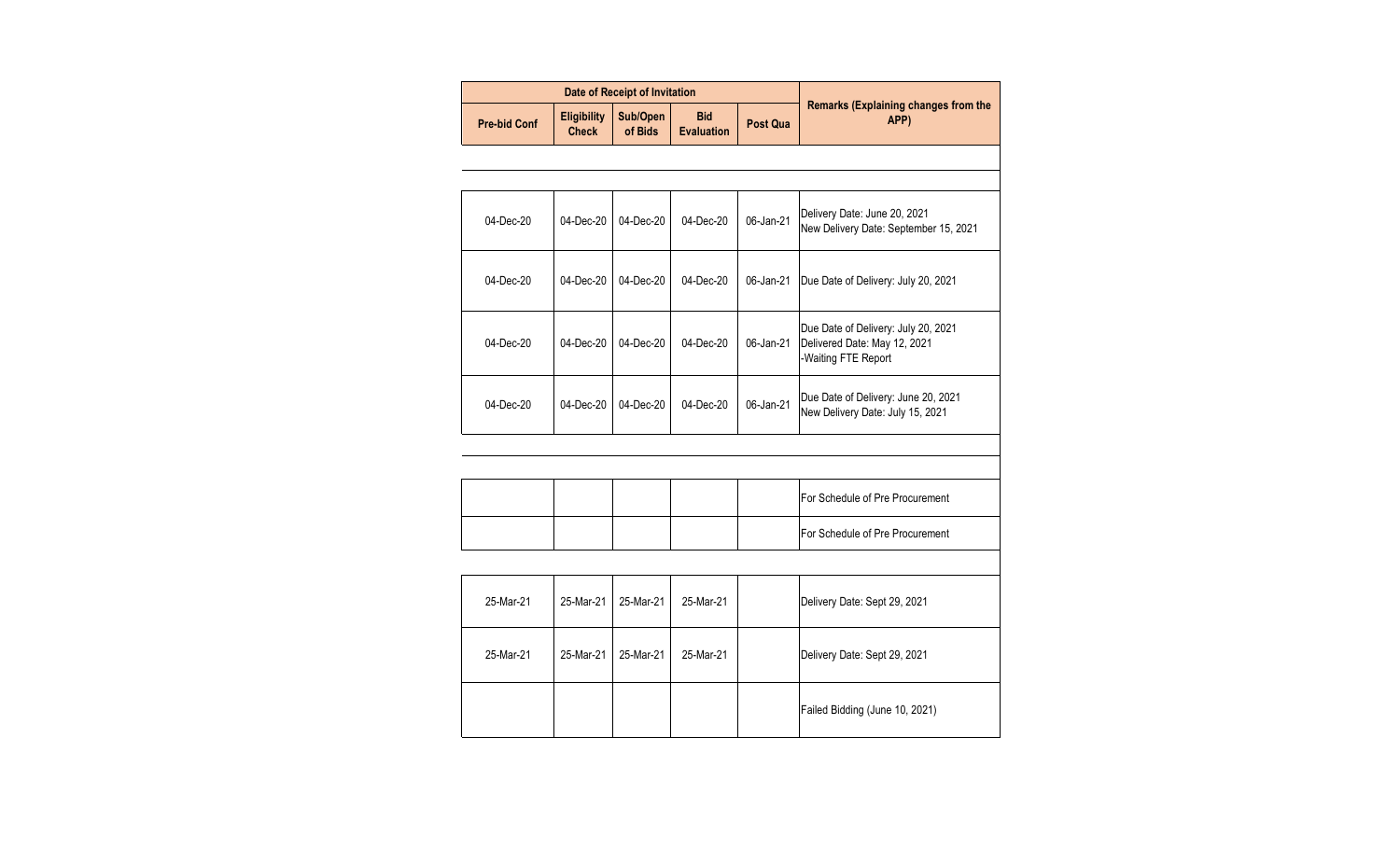|           |                  |           |           | For Bid Opening on June 30, 2021                                                                                                                                   |
|-----------|------------------|-----------|-----------|--------------------------------------------------------------------------------------------------------------------------------------------------------------------|
|           |                  |           |           | Failed Bidding (May 11, 2021)/<br>For Mandatory Review of Bidding<br>Documents                                                                                     |
|           |                  |           |           |                                                                                                                                                                    |
|           |                  |           |           | Delegated to HS<br>-Contract Signing on July 1, 2021                                                                                                               |
|           |                  |           |           | Delegated to HS/For Crafting of<br>NAPOLCOM Specs from DRD                                                                                                         |
|           |                  |           |           | Delegated to HS<br>-Delivery Date-August 5, 2021<br>-On going delivery                                                                                             |
|           |                  |           |           | Delegated to LSS/<br>Memo to DRD re: Amendment of Timeline<br>for the Technical Specifications and Test<br>Parameters for Collapsible Tent dated<br>March 23, 2021 |
|           |                  |           |           |                                                                                                                                                                    |
| 22-Mar-21 | 07-Apr-21        | 07-Apr-21 | 07-Apr-21 | For Delivery                                                                                                                                                       |
|           | 2,381,546,497.39 |           |           |                                                                                                                                                                    |
|           | 1,390,216,465.00 |           |           |                                                                                                                                                                    |
|           | 991,330,032.39   |           |           |                                                                                                                                                                    |

GUILLERMO LORENZO TELEAZAR<br>Police General Chief, PNP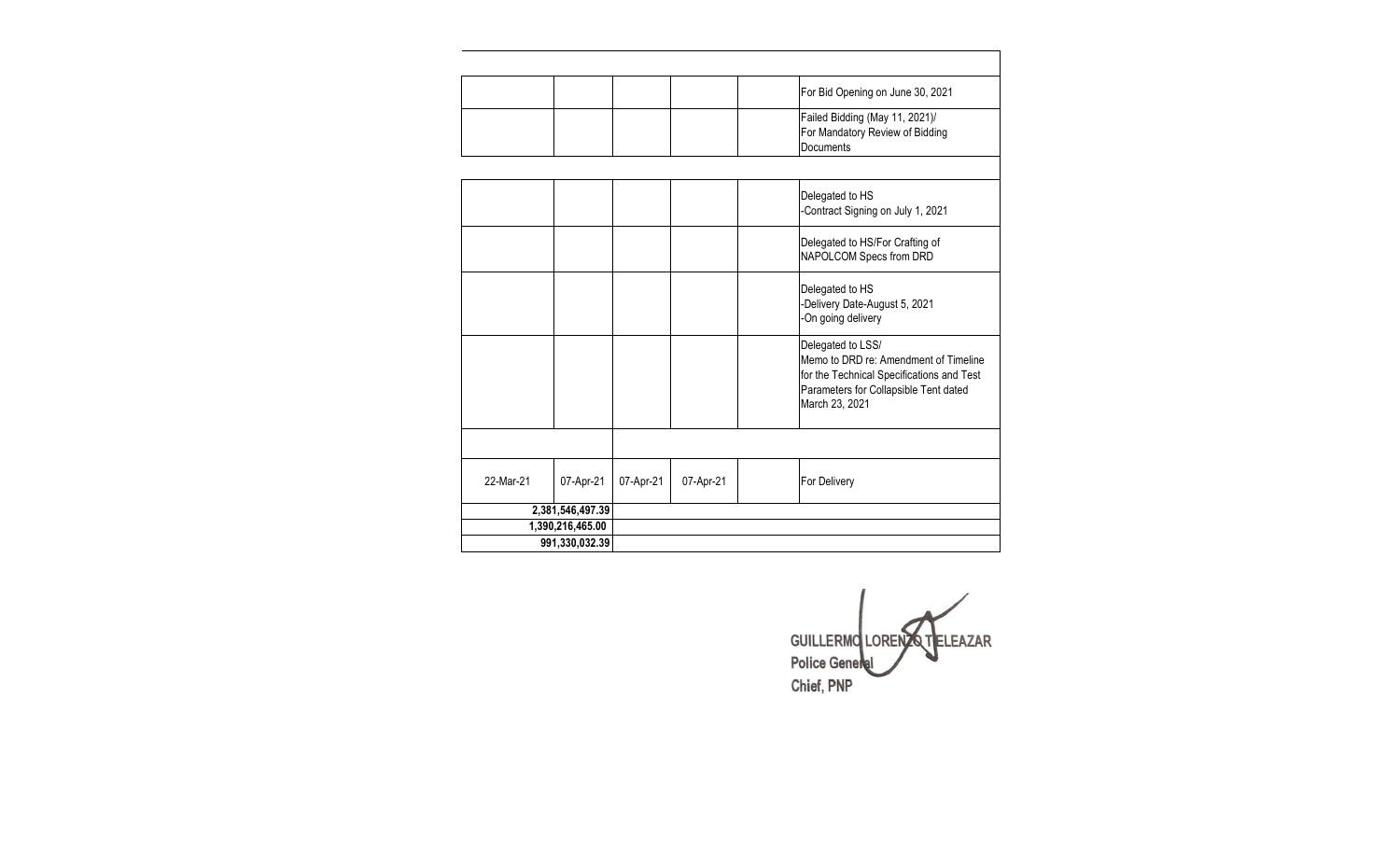| Code-<br>(UACS/PAP)                   | <b>Procurement</b><br><b>Program/Project</b>                     | <b>PMO/End-1</b><br><b>User</b> | <b>Mode</b><br>of Proc | <b>Schedule for Each Procurement Activity</b> |                            |                 |                                    |                     |                                 |                 |                          |                                   |                                    |                     | Source of                                              |              |
|---------------------------------------|------------------------------------------------------------------|---------------------------------|------------------------|-----------------------------------------------|----------------------------|-----------------|------------------------------------|---------------------|---------------------------------|-----------------|--------------------------|-----------------------------------|------------------------------------|---------------------|--------------------------------------------------------|--------------|
|                                       |                                                                  |                                 |                        | <b>Pre-Proc</b><br><b>Conference</b>          | Ads/Post of<br><b>IAEB</b> | Pre-bid<br>Conf | <b>Eligibility</b><br><b>Check</b> | Sub/Open<br>of Bids | <b>Bid</b><br><b>Evaluation</b> | <b>Post Qua</b> | <b>Contract</b><br>Award | <b>Contract</b><br><b>Signing</b> | <b>Notice to</b><br><b>Proceed</b> | Delivery/<br>Accept | Inspection/<br>Acceptance                              | <b>Funds</b> |
| <b>ONGOING PROCUREMENT ACTIVITIES</b> |                                                                  |                                 |                        |                                               |                            |                 |                                    |                     |                                 |                 |                          |                                   |                                    |                     |                                                        |              |
| GAA 2021                              | Ctg 5.56mm Ball<br>(M193)                                        | <b>PNP WIDE</b>                 | CB                     | 14-May-21                                     | 26-May-21                  | 26-May-21       |                                    | 26-May-21 26-May-21 | 26-May-21                       | 03-Jun-21       |                          |                                   |                                    |                     |                                                        | <b>GAA</b>   |
| GAA 2021                              | Ctg 9mm Ball<br>(FMJ)                                            | <b>PNP WIDE</b>                 | CB                     | 14-May-21                                     | 26-May-21                  | 26-May-21       | 26-May-21                          | 26-May-21           | 26-May-21                       | 03-Jun-21       |                          |                                   |                                    |                     |                                                        | <b>GAA</b>   |
| GAA 2021                              | Ctg 5.56mm Ball<br>(M193)                                        | PNP WIDE                        | CB                     | 14-May-21                                     | 26-May-21                  | 26-May-21       | 26-May-21                          | 26-May-21           | 26-May-21                       | 03-Jun-21       |                          |                                   |                                    |                     |                                                        | <b>GAA</b>   |
|                                       |                                                                  |                                 |                        |                                               |                            |                 |                                    |                     |                                 |                 |                          |                                   |                                    |                     | <b>Total Alloted Budget for Procurement Activities</b> |              |
|                                       | <b>Total Contract Price of Procurement Activities Conducted</b>  |                                 |                        |                                               |                            |                 |                                    |                     |                                 |                 |                          |                                   |                                    |                     |                                                        |              |
|                                       | <b>Total Savings (Total Alloted Budget-Total Contract Price)</b> |                                 |                        |                                               |                            |                 |                                    |                     |                                 |                 |                          |                                   |                                    |                     |                                                        |              |

## **Philippine National Police Procurement Monitoring Report for CEP 2021 as of June 30, 2021**

ALEXAMDER A LORENZO<br>Police Colonel<br>Head NHQ-BAC gecretariat